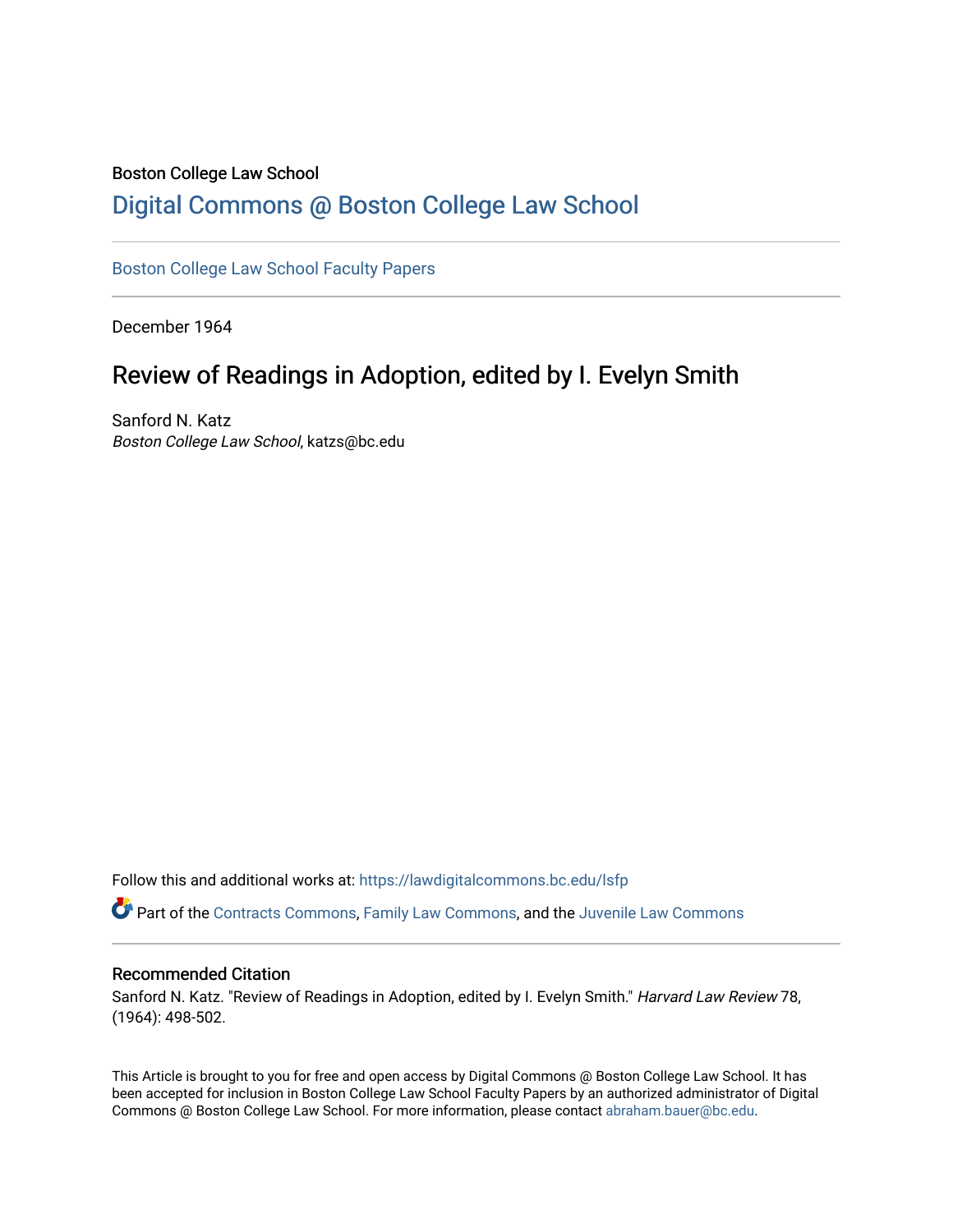nonlegalistic members of my family, male and female, and there has resulted an ignoble scramble to see who would get it next. I recommend it.

W. BARTON **LEACH \***

**READINGS IN** ADOPTION. Edited **by I.** Evelyn Smith.' New York: Philosophical Library. 1963. Pp. xii, **532. \$7.50.**

Today, adoption of children is clearly recognized as part of the social  $process - a$  continuing flow of interaction among people $-$  in which a child becomes a member of another family. The complexities of the adoption process have increased and societal involvement has become profound. From a simple, informal agreement transferring custody of a child from his biological parents to others, adoption has become a **highly** structured procedure in which a number of community institutions and community decision makers assume critical roles.

*Readings in Adoption,* a collection of articles selected from professional journals and edited **by** Miss I. Evelyn Smith, gives some indication of the complexities of the adoption process. The editor has grouped the essays under the following headings: "General Concepts and Basic Philosophy of Adoption," "Adoption Services as Related to Natural Parents," "Adoption Services as Related to the Child," "Adoption Services as Related to Adoptive Families," and "Contribution of Other Professions." **A** number of the essays are outdated, an important fact if statistics and trends are to be considered. For example, in recent years there has been a decrease in the ratio of qualified families to children legally available for adoption. Until a few years ago there had been ten or more families making application to adopt for every child legally available for adoption.2 Recent reports indicate a marked drop in adoption applications and an increase in "adoptable" children, those children who are easily placed.<sup>3</sup> These changes have had an important effect on the adoption services discussed in the book and necessitate a reevaluation of the views of the last decade, when almost all of the essays in the collection were written. Interestingly, it is the editor's own material that is the most current and provocative. In this review, **I** shall focus on two major problems: removal of children from their biological parents and placement of children with adoptive parents.

Miss Smith and other writers urge the early availability of children for adoption. This is the generally accepted view. They suggest that the earlier a child is removed from his biological family and placed with an adoptive one, the more likely it is that the child will be fully integrated

**<sup>\*</sup>** Story Professor of Law, Harvard University.

**<sup>1</sup>**Consultant on Foster Care, Children's Bureau, United States Department of Health, Education, and Welfare. **<sup>2</sup>**See Brown, Adoption, in Socm WoRx **YEAR** Boox **85** (Kurtz ed. ig6o).

<sup>&</sup>lt;sup>3</sup> See Letter From John Natteford, Adoptions Supervisor, Department of Social Welfare, Ventura, Cal., to Child Welfare, in Child Welfare, Nov. 1961, p. 30; Letter<br>From Thomas J. S. Waxter, Director of the Maryland Department of Public Welfare, to Child Welfare, in Child Welfare, Sept. 1961, p. 29; L B. Wheeler, Supervisor of Adoption, Iowa Children's Home Society, to *Child Wel*fare, in 41 CHILD WELFARE 270 (1962).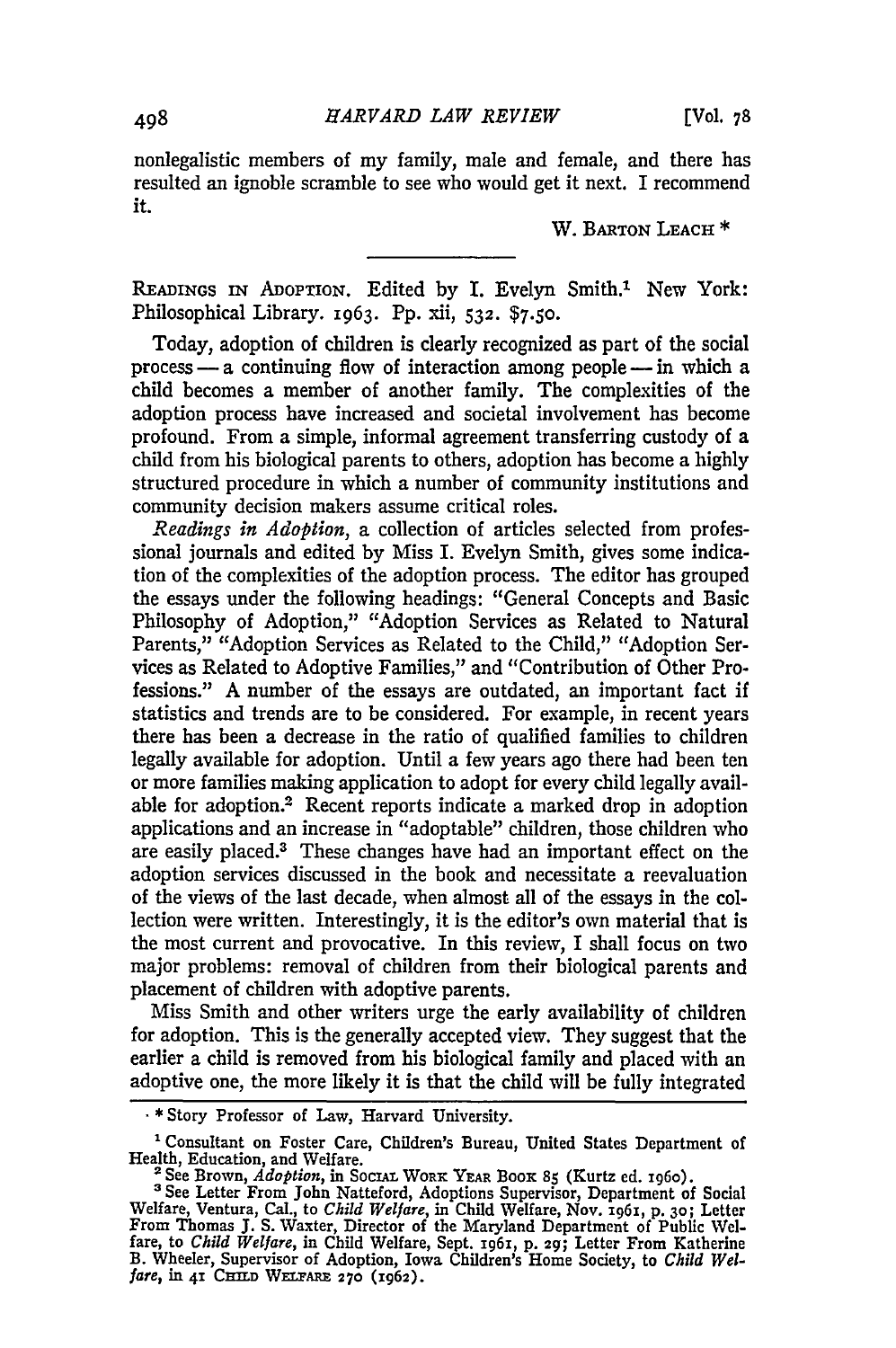into his new family (p. 173). Most applicants for children want young babies. An infant has been found to make an easier adjustment to a new environment and family than an older child, with the result that favorable family relationships are more likely to develop (pp. 189, 435). Furthermore, it appears that if an unwed mother has received counseling before the birth of the child and has made a decision to give up the child, the immediate removal of the child after birth may minimize the emotional damage to the mother (pp. z89-95).

Termination of the strong natural ties between children and parents is probably rarely accomplished completely, particularly in children who have seen and known their parents. It has been shown that children in this category are conscious of the origin of their birth and think, speak, ask and often fantasize about the identity or whereabouts of their biological parents (pp.  $135-43$ ,  $144-54$ ,  $480-81$ ). Courts may sever the legal implications of the biological parent-child relationship, but they cannot break the psychological ties. For this reason, "termination," a term used in legislation and by judges and frequently used in the *Readings,* is not an accurate description of what is occurring in the "termination proceedings." When a child is taken from his biological parents and adopted by another set, his family has been "reorganized." <sup>4</sup>

A major problem in the field of adoption is establishing the criteria for "terminating" the legal implications of the parent-child relationship during the child's infancy, thus making the child available for adoption. Traditionally, the emphasis has been on parental "unfitness" which, according to present-day doctrine, manifests itself in various ways: abandonment of parental responsibilities, drunkenness, commitment to a mental institution, imprisonment under certain circumstances, immorality, being adjudicated the "guilty" party in a divorce suit, and causing children to be neglected.<sup>5</sup>

Each of these examples of "unfitness" raises serious questions regarding its detrimental effects on the child -- presumably the test to be applied - and its clarity as a useful standard. Illustrative of the latter point is "neglect."

There has been a great deal of concern lately whether legal definitions of neglect are broad enough to include both the physical and emotional aspects of the concept. Presumably the distinction is valuable in determining the proper disposition of a "neglected" child. For example, Miss Smith states that "in the past emphasis was on physical neglect in deciding that children needed to be removed from their families" (p. **5).** However, she says that the current practice is to keep the physically neglected child in his home but to remove the emotionally neglected. The theory is that by giving the parents sufficient supportive help, "they can maintain their home without having their children suffer in their physical development. This enables the parents to continue providing

<sup>4</sup>This analysis and terminology is developed in **KATZ & G0LDSTEIN** THE *FAmiLY*

AND THE LAW (presently at press).<br><sup>5</sup> See Katz, Judicial and Statutory Trends in the Law of Adoption GEO. L.J.<br>64, 77-87 (1962); Comment 24 ROCKY MT. L. REV. 359, 362 63 (1952)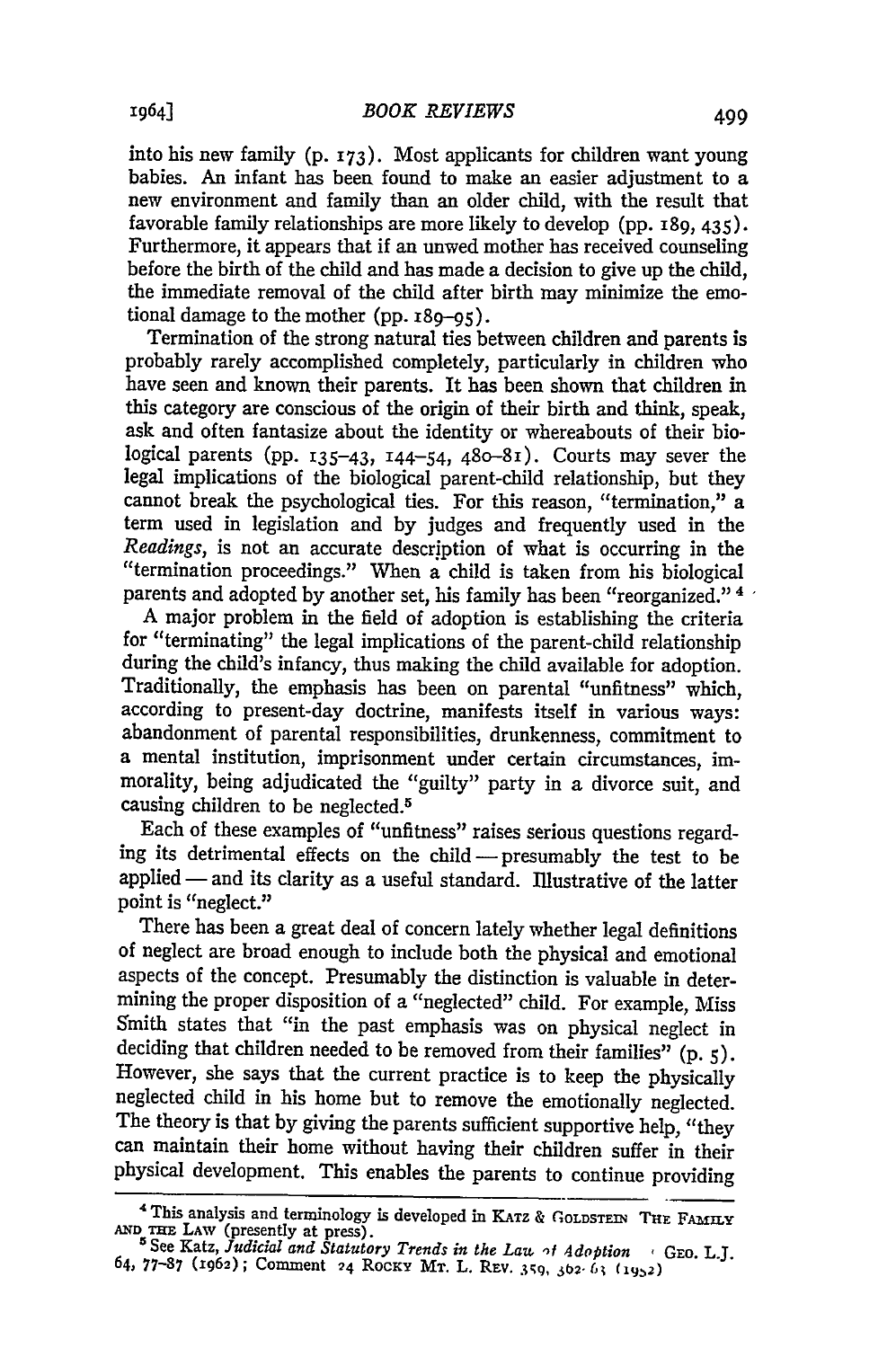for their children's emotional needs so essential to the child's total wellbeing" (pp. **5-6).**

There is a question whether this approach is not itself an overreaction. Physical and emotional neglect are *not* mutually exclusive: they are intimately connected. Recent studies on child neglect point up the fact that a whole range of deprivations can flow from a single parental act.6 Young lists a series of cruel and abusive acts parents, in different social settings and with different behavior patterns, perform and shows how the effects of these acts are manifested by pathology in the child: clearly defined emotional problems, delinquency, and so forth. Riese's study perhaps more clearly illustrates the full impact of severe parental deprivations on a child's emotional, intellectual and moral development. It is much too general to write of "neglect" as Miss Smith does. The effects of any one kind are multiple; the abuses range in degree and kind; the settings in which the neglecting conduct occurs and the personalities of the erring parents vary. All these factors are important in determining the appropriate disposition of the child.

All the writers treat adoption as if it were a singularly unique disposition and thus inordinately restrict problems of child placement. No mention is made of the relevancy of their material to custody decrees in divorce and separation proceedings. The authors, like the courts, either assume or hope that the traditional categories of "adoption," "foster care," "institutionalization," and "protective services" **7** are distinct. In fact they are not. They are all intended to make permanent structural changes in the child's original family. They all provide the child with a *new* family unit. Perhaps this is less obvious in protective services. However, if the services are successful, a change in parental behavior might provide the child and his parents with different attitudes toward each other. In this way it is likely that even though the persons are the same, their relationship is different.

Characteristics of the categories overlap. Similarities are more frequent than differences. Save for protective services, the dispositions mentioned above all involve the physical removal of a child from his biological parents and his placement with others. Even if not so designed (as in foster care or institutionalization), any of the placements may be permanent. In all of the dispositions, except institutionalization, it is not uncommon for the custodian (whether biological, foster or adoptive parent) or child to receive social or psychiatric services (pp. **59,** 87, **95, 104, 155, 323, 332).** In any of the dispositions a child might have some association with his biological parents or relatives. The relationship is obvious while a child is in the custody of his biological parents; it is

**<sup>6</sup> RIEsE, HEAL THE HURT CHILD (z962); YOUNG, WEDNESDAY'S CUMDREN** (1964).

<sup>&#</sup>x27;Protective services are utilized when it is thought that the parents can **be** rehabilitated without removing their children from their custody. Social workers, under state authority, go directly to the homes of the neglecting parents in an<br>effort to change attitudes and behavior "so that warmer, happier and more secure<br>bonds are formed between the parents as individuals and thei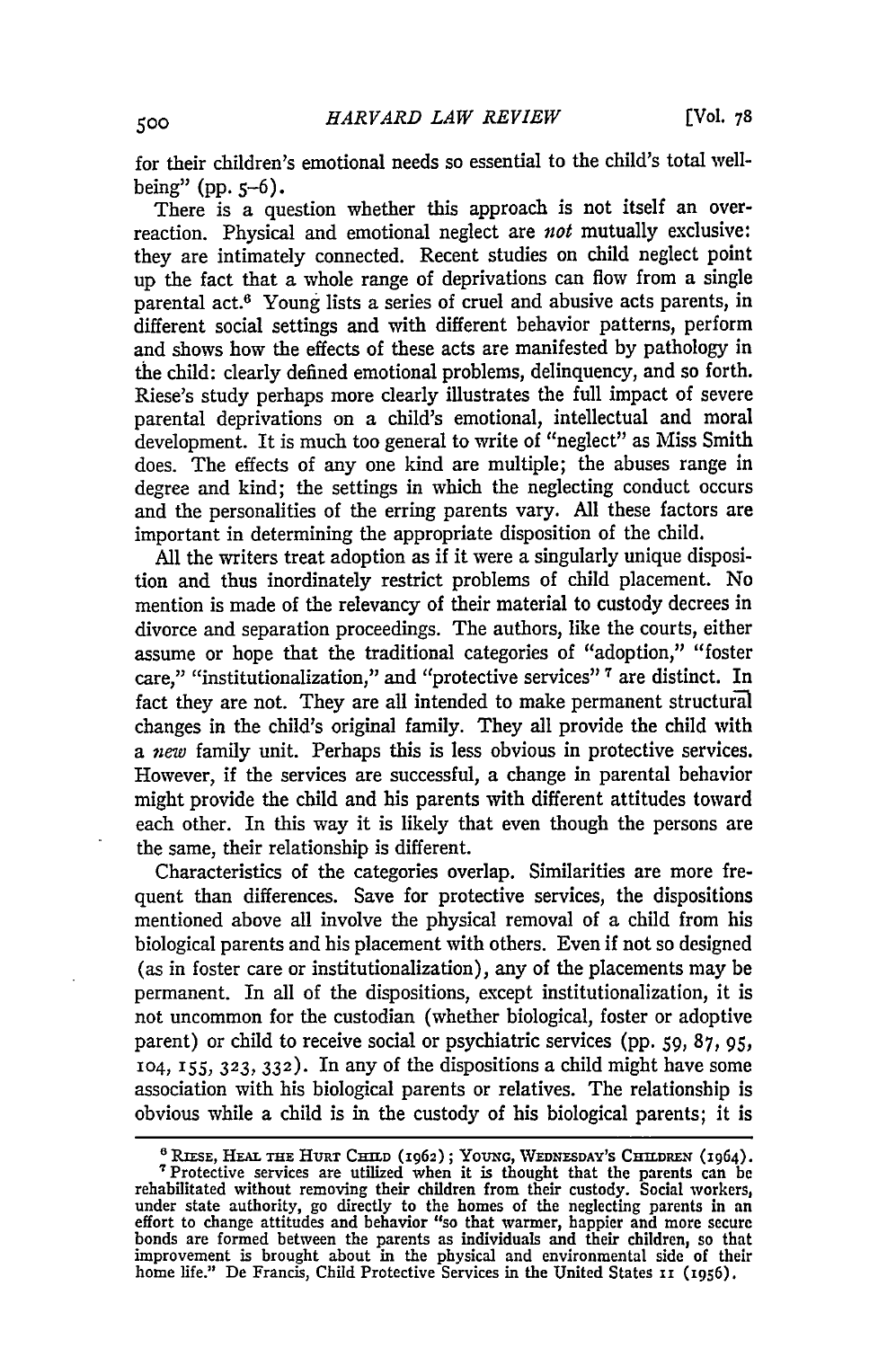encouraged when he is in foster care **8** or institutionalized.9 The association may result in adoption because of the legal implications flowing from the adoptive status  $(e.g.,$  rights of inheritance available in some states), or perhaps because the identity of the biological parents is well known *(e.g.,* in relative adoptions). Finally, in each of the dispositions, whether imposed by law or contract, the custodian has a duty to feed, shelter, educate, supervise and provide medical care for his child. The traditional categories thus are not useful for purposes of determining custodial dispositions.

When faced with the problem of judicial disposition of a neglected child, the questions should *not* be: should the child be removed from his biological parents? should protective services be invoked? should the child be placed in foster care, institutionalized, or put up for adoption? The striking similarity in characteristics of the categories noted above illustrates the limitations of this line of questioning. The question should be: which, among given alternatives, is the best family unit *(regardless of the label attacked)* for the child?

All the authors agree that adoption placements should be in "the best interests of the child." They labor under a variety of indices of what is and what is not "in the child's best interests." For example, one writer states that relevant factors for good adoptive placement include "the capacity of adoptive parents for giving love and receiving love, for exercising parental responsibility" (p. 29), but he excludes wealth and status. Another enumerates minimum standards for determining a custodian: "physical fitness, absence of gross mental disease, some measure of economic security, and an adequate social and community adjustment" (p. 78). She excludes as "grossly improper motives" those "connected with the inheritance of property or the fulfilling of the conditions of a will . **. .** . [or] to patch up a crumbling marriage" *(ibid.).*

The question that must be asked is how do these indices relate to the best interests of the child. Why, for example, is giving love and receiving love relevant to the best interests of the child and wealth and status not, or why is the fact that the custodian has made "an adequate social and community adjustment" relevant and desire to have an heir not? It seems that the authors sidestep the crucial problem: defining "the best interests of the child." Unless the concept is sufficiently clarified, the indices have no point of reference.

One way of defining "the best interests of the child" is to approach it in two steps: **(i)** to spell out a comprehensive scheme, perhaps in terms of certain value categories *(e.g.,* well-being, affection, enlightenment, wealth, skill, respect, and power); **10** (2) to indicate precisely how the goals in each value category can be implemented. For example, suppose under the value category "well-being" (defined as events concerning physical and emotional safety, health, and comfort), the goal is to pro-

**<sup>8</sup>** See **WEiNSTEI, THE SELf-ImAGE Or THE** FOSTER **CHMD 13,** 14 **(ig6o).**

<sup>&</sup>lt;sup>9</sup> See FREUD & BURLINGHAM, INFANTS WITHOUT FAMILIES (1044).<br><sup>10</sup> See Lasswell & McDougal, *Legal Education and Public Policy: Professional Training in the Public Interest,* **52 YALE L.J. 203, 236 (1943).**